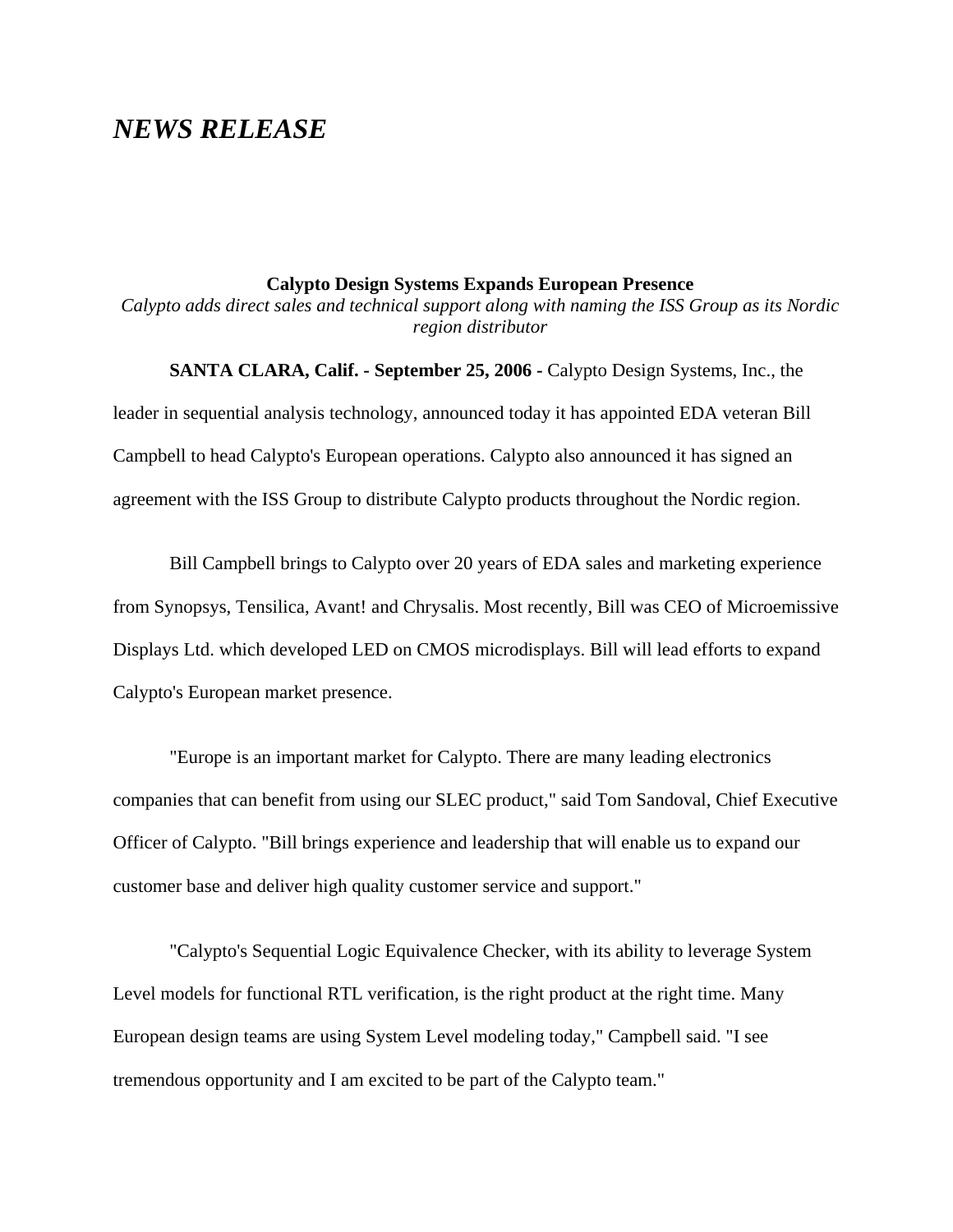To further strengthen Calypto's European presence, the company has added local technical support and partnered with the ISS Group as its Nordic region distributor. "The ISS Group has a long standing reputation for providing exceptional local customer service and support. We are excited to have ISS as a partner," Sandoval said.

## **About Calypto**

Founded in 2002, Calypto Design Systems, Inc. enables SoC design teams to bridge System and RTL for semiconductor design, thereby saving millions of dollars in design costs and silicon re-spins. The company delivers software products to leading edge semiconductor and systems companies worldwide. Calypto is privately held with venture funding from Cipio Partners, JAFCO Ventures, Tallwood Venture Capital and Walden International. The company is a member of the Cadence Connections program, the IEEE-SA, Synopsys SystemVerilog Catalyst Program, and the Mentor Graphics OpenDoor program. Corporate Headquarters are located at: 2933 Bunker Hill Lane, Suite 202, Santa Clara, Calif. 95054. Telephone: (408) 850-2300. Email: info@calypto.com. More information about Calypto may be found a[t www.calypto.com](http://www.calypto.com/news/www.calypto.com)

## **About the ISS Group**

Founded in 1986, the ISS Group supplies the tools and technologies to the electronic design and manufacturing industry of Sweden, Norway, Denmark, Finland, Estonia, Latvia, Lithuania and other countries throughout Europe and Asia. The ISS Group is committed to providing customers with new tools and enabling technologies from the best global partners with